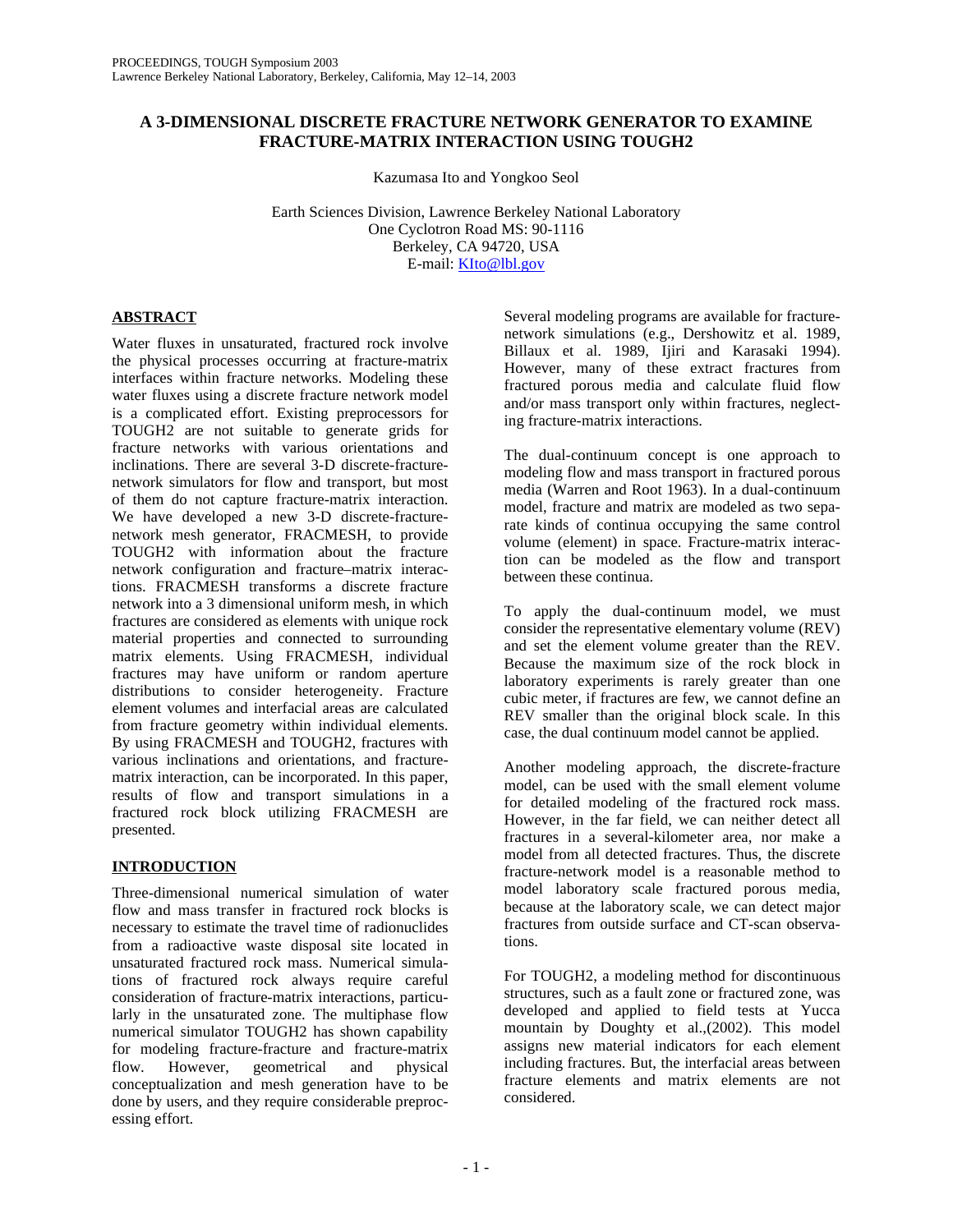With all this in mind, we developed a new meshgenerating code called FRACMESH for fractured porous media. In this paper, we present on outline of the mesh generation and an example of numerical experiment are presented.

## **METHODOLOGY**

#### **Objective and Applicability of FRACMESH**

FRACMESH was developed mainly for mesh preparation for simulation of flow and transport in a meter-size block. In this meter-size block, major fractures are observed on the exterior surface with various inclinations and orientations. FRACMESH generates element and connection data blocks for the TOUGH2 input file, which are the most complicated part of fracture network gridding. Preparation of other input data blocks, such as ROCKS for rock material properties and INCON for initial conditions.

# **Input Data for FRACMESH**

To construct the TOUGH2 input data with FRACMESH, the geometrical data for the basic elements and fractures are required. The basic element data are the total length of model in x-, y-, and z- direction and the number of division in each direction. Fracture data are the number of fractures and coordinates of four corner points of each fracture and average aperture and standard deviation of each fracture.

#### **Basic Element Construction**

In FRACMESH, the basic element shape is a rectangular parallelepiped. The entire domain consists of a structured grid with constant x-, y- and z- intervals. The basic elements are automatically generated from input data, including the number of gridblocks and the interval length in each direction.

#### **Fracture Conceptualization**

In FRACMESH, each fracture is considered as a plane with a finite volume in the 3-D domain. The 3- D coordinates of the four corner points define each fracture. Each fracture has a constant or normal aperture distribution. Figure 1 shows an example of a 3-D fracture network.

Figure 1 is a fracture model obtained from surface observation of a 50 cm  $\times$  30 cm  $\times$  60 cm tuff block. In this model, the curve-shaped fracture illustrated in blue was represented in FRACMESH by a combination of small pieces of fracture planes with different normal vectors and corner points.



*Figure 1. An example 3-D fracture model in FRACMESH.* 

In the FRACMESH program, the factors in following equations are automatically calculated for all fractures, and the intersection of each fracture to each basic element is checked

$$
ax + by + cz + d = 0
$$
,  $a^2 + b^2 + c^2 = 1.0$  (1)

where, (a,b,c) is the normal vector of the fracture plane.

#### **Element and Connection Data Generation**

The TOUGH2 input file requires element volume and connection information, including interfacial area and nodal distances between elements. FRACMESH automatically generates element and connection data from fracture information in the model, based on the fracture-network configuration and predefined elemental information (grid number and interval length).

#### *Classification of basic elements*

All elements are classified into one of two groups, matrix elements or fracture elements. If at least one of the finite fracture planes crosses a basic element, that element is considered a fracture element. Otherwise, it is considered a matrix element.

In FRACMESH, classification is made in two steps. The first step is the judgment on whether each edge of an element and each fracture intersect when the fracture is assumed to be infinite (See Figure 2). If an edge of an element is judged to cross a fracture, the x, y, and z coordinates of the crossing point are calculated from the equation of the fracture plane. In the second step, the crossing point is judged to be in the finite fracture plane or not by comparing the summed area of four triangles (formed by the crossing point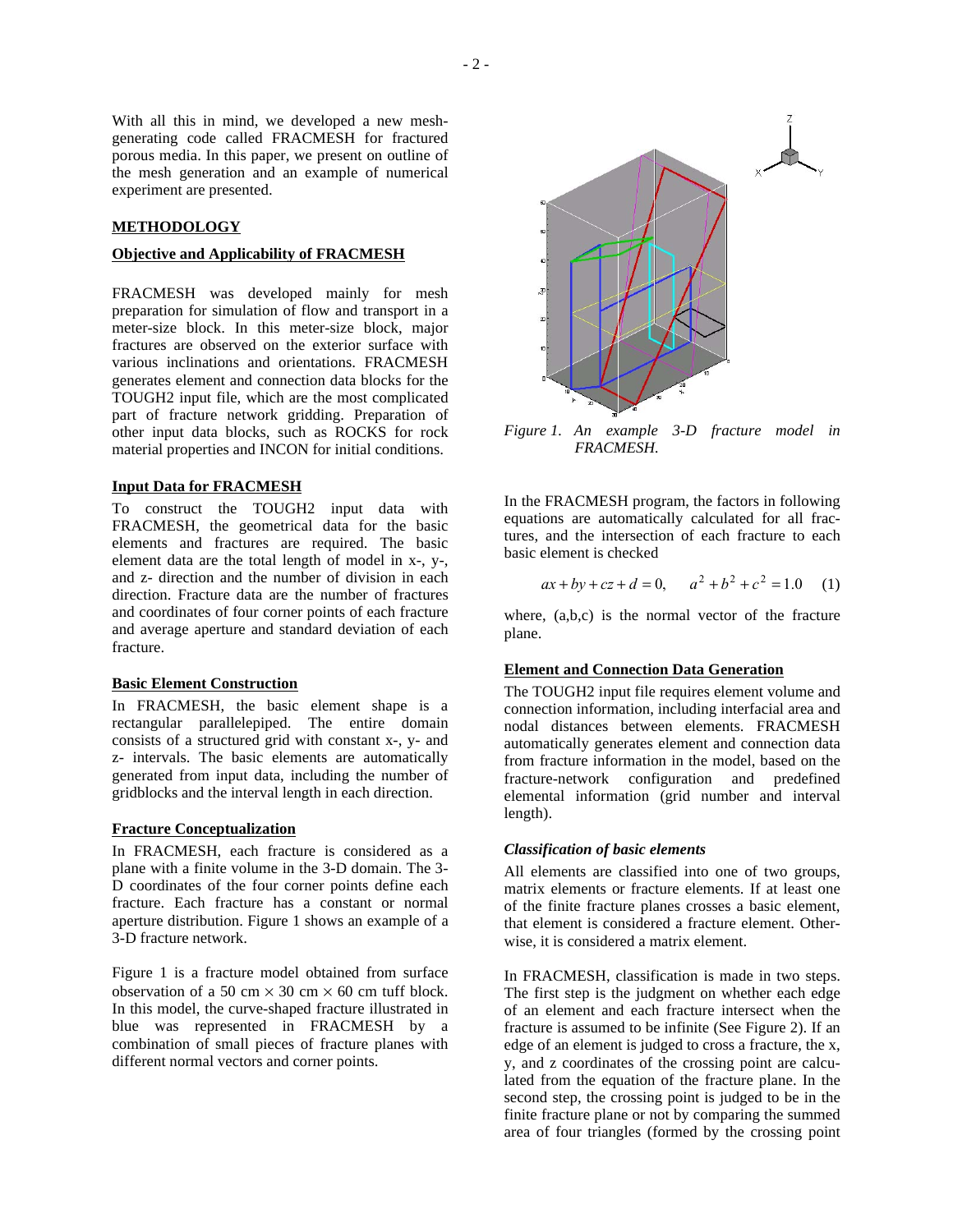



*Figure 2. Grouping of element edge by the intersection of an infinite fracture. The hatched area is the finite fracture plane, and thick lines are the edges that intersect the infinite fracture plane.* 

## *Element volume*

The element volume of the matrix element is set equal to the basic element volume. An element volume of a fracture element is calculated as the total volume of fractures inside the element.

# *Connection configuration*

The element-by-element connections are classified into three types: i.e. fracture-fracture, fracture-matrix, and matrix-matrix connections. At first, the basic connection is set to be the structural connection between adjacent elements in 3-D the grid. After the generation of fracture elements, connections between two elements, which are directly connected by at least one fracture, are classified as fracture-fracture connections. If neither element contains any fractures, the connection between these two elements is set as matrix-matrix type. If either element contains fractures but the fractures do not directly connect both elements, the connection between these two adjacent elements is set as fracture-matrix type.

A schematic diagram illustrating connection type is shown in Figure 3.

In Figure 3, connections between A-B and B-D are the fracture-fracture connections, E-F is the matrixmatrix connection, and A-C, C-D, C-E, and D-F are the fracture-matrix connection. TOUGH2 input data requires the nodal distance in both adjacent elements and interfacial area in the connection data block. In FRACMESH, nodal distance is assumed to be the distance between the center of the basic gridblock and the interface between the two gridblocks.



*Figure 3. Schematic diagram of connection configuration for adjacent elements. Shaded elements are matrix elements. Solid arrows show the fracture-fracture connection, and dotted arrows show the matrix-fracture and matrix-matrix connection.* 

Interfacial area is determined as follows. In matrixmatrix connections, the interfacial area is the same as the interfacial area between basic gridblocks. In the fracture-fracture connections, interface area is calculated differently, depending on the option chosen for the aperture distribution. (Aperture distribution can be uniform or random.) The interfacial area is assumed to be the aperture of fractures that cross the interface. If the random permeability distribution option is chosen, the aperture at the interface is assumed to be the average of the two aperture values in adjacent elements.

The fracture-matrix connection is the most important connection for flow and transport between fracture and matrix. In FRACMESH, the interfacial area is defined from a projected area of the fracture to the interface. If one of the two adjacent elements contains one fracture, the interfacial area is the projected area of the fracture to the interface (see connection C-E in Figure 3). If both elements contain fractures; the interfacial area is the average of the two projections (see connection A-C, C-D in Figure 3). If either element contains multiple fractures, the projected areas are averaged.

In FRACMESH, nodal distances in gridblocks are assumed to be half of the grid length in each direction.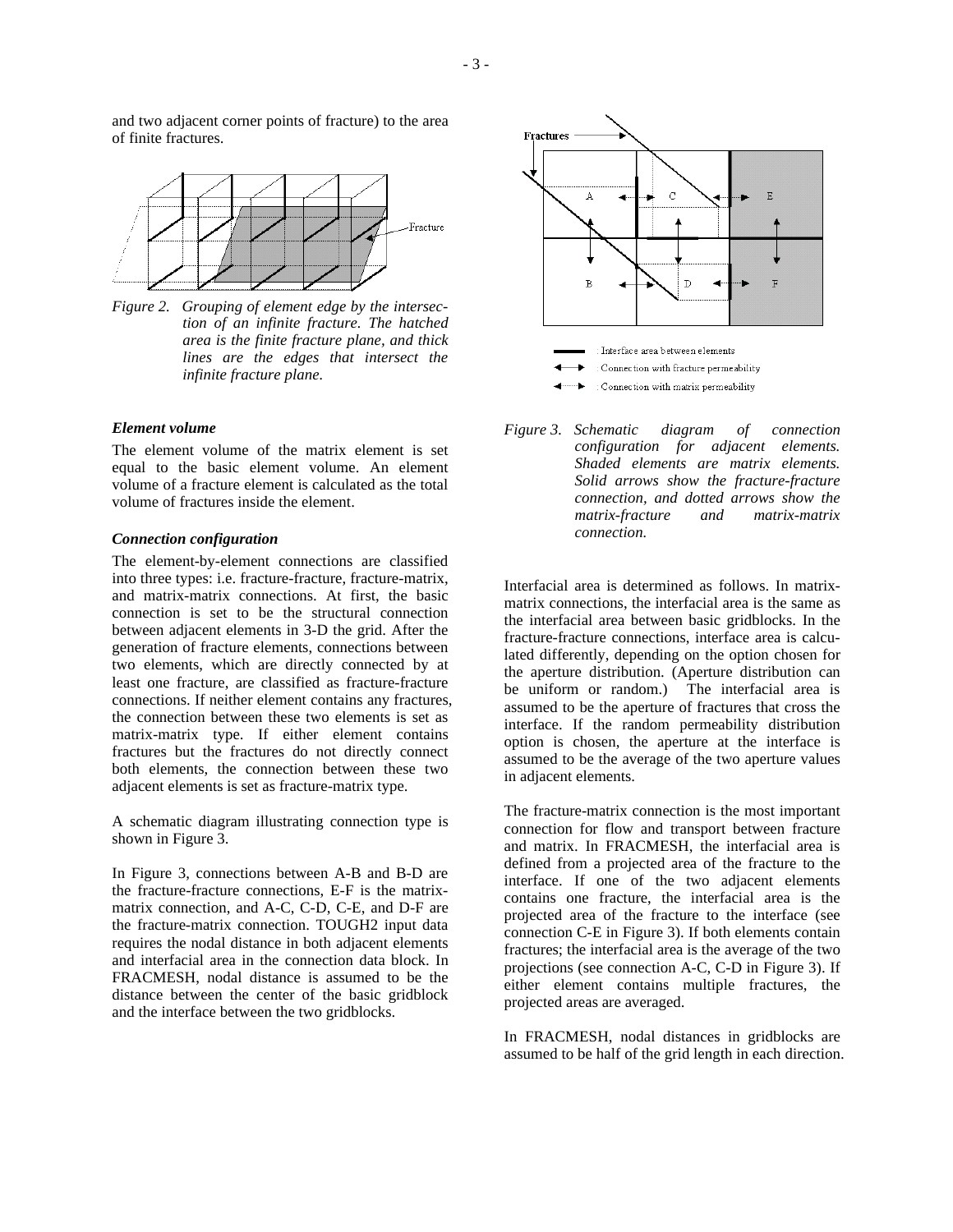### *Dummy element generation for boundary conditions*

In FRACMESH, side boundaries are automatically set as no-flow boundaries. FRACMESH adds top and bottom dummy elements, with top elements acting as either a constant head boundary, or a constant flow rate boundary. Bottom elements can be a constant head boundary or a free drainage boundary (TOUGH2 implementation in iTOUGH2 only). All connections between boundary elements and elements in the main area are automatically generated with zero nodal distance.

## **Permeability Distribution of Fracture Elements**

In TOUGH2, element-by-element permeability distributions can be realized using a permeability modification factor. In a single fracture, FRACMESH utilizes the permeability distribution factor to provide heterogeneity in the aperture distribution. For input data, users set the average hydraulic apertures and standard deviations in individual fractures. Based on the normal distribution model, the local aperture in a fracture segment within an element is calculated.

To alter the aperture, we assign each fracture segment a permeability modification factor determined by fracture surface roughness observations (Mongano et al., 1999). Permeability and capillary pressure for each fracture are modified as follows (Leverett, 1941; Pruess et al., 1999):

$$
k_f = k_{ave} \cdot m \tag{2}
$$

$$
P_c = P_{c,ave} / \sqrt{m} \tag{3}
$$

In these relations,  $k_f$  is the permeability of a fracture segment,  $k_{\text{max}}$  is the average permeability of a fracture calculated by the cubic law,  $m$  is the permeability modification factor,  $P_c$  is the capillary pressure of a fracture segment, and  $P_{cave}$  is the average capillary pressure of a fracture. Using the permeability modification factor, heterogeneity in aperture, permeability, and capillary pressure can be incorporated for individual fractures as well as for each element in a fracture.

### **AN EXAMPLE OF DISCRETE FRACTURE MODEL AND SIMULATION**

# **Model Construction**

Vertical 2-D simulations of water flow and tracer transport were carried out as a preliminary study for meter-size block experiments (Seol et al., 2003). A fracture network was artificially generated based on statistical information derived from detailed line survey observations including fracture density, length range, and distribution of directions for a tuff unit, called lower lithophysal unit in Yucca Mountain. Fractures with different trace lengths and orientations obtained from field observations were sorted into groups and counted to calculate the occurrence probability of fractures for each fracture group. For our artificial fracture-network generation, a fracture was located at random and independently assigned a trace length and orientation based on the occurrence probability. The total number of fractures to be generated was determined using the fracture line density (the number of fractures per unit length in the horizontal or vertical direction). The fracture density for the lower lithophysal unit was 3.2 fractures/m (Liu et al., 2000). However, the density was doubled to 6.4 fractures/m, because the fracture network needed to account for the limited connectivity of fractures in the 2-D flow domain to address a 3-D flow regime. Doubling the fracture density provided a model block with several flow pathways in a smallscale flow field  $(1.0 \text{ m} \times 1.0 \text{ m})$ . To assure that the developed model block was consistent with the overall distribution of fractures under natural conditions, we generated a larger-scale fracture network (10 m  $\times$ 10 m) based on the same statistical information, and then the 1.0 m x 1.0 m fracture network was visually compared to the 10 m x 10 m network. In general, the fracture network for the study shows reasonable resemblance to many areas from the larger network.

In addition to the simulated fracture network capturing large fractures based on the detailed line survey, we also added small fractures using small fracture survey data (CRWMS M&O, 1999). We did this to compensate for small fractures (<1.0 m) ignored in the detailed line survey. Large fractures control global flow through the fracture system, whereas small fractures significantly impact interfacial phenomena between fracture and matrix by providing more interface area to the system (Wu et al., 2003).

The 2-D model (1.0 m  $\times$  1.0 m, with a thickness of 0.01 m) contains 39 fractures of various lengths and orientations (Figure 4). The aperture is correlated to fracture length as described by Liu et al., 2001. Based on the relationship between fracture trace length and filling material (Chiles and de Marsily, 1993), the average aperture, *b*, is calculated using an empirical equation with trace length, *L* (m):

$$
b = cL^d \tag{4}
$$

where *c* and *d* are empirical constants determined to be  $1.008 \times 10^{-5}$  and 0.317, respectively, for representative mean and variance values of log(*b*) for the TSw in Yucca mountain NV. (–4.01 and 0.05, respectively) (Liu at al., 2000; Robinson, 2000). For the TOUGH2/iTOUGH2 code (Pruess et al., 1999; Finsterle, 1999), the fracture network was transformed into a mesh with 3,750 grid elements. Both matrix and fracture elements had uniform dimensions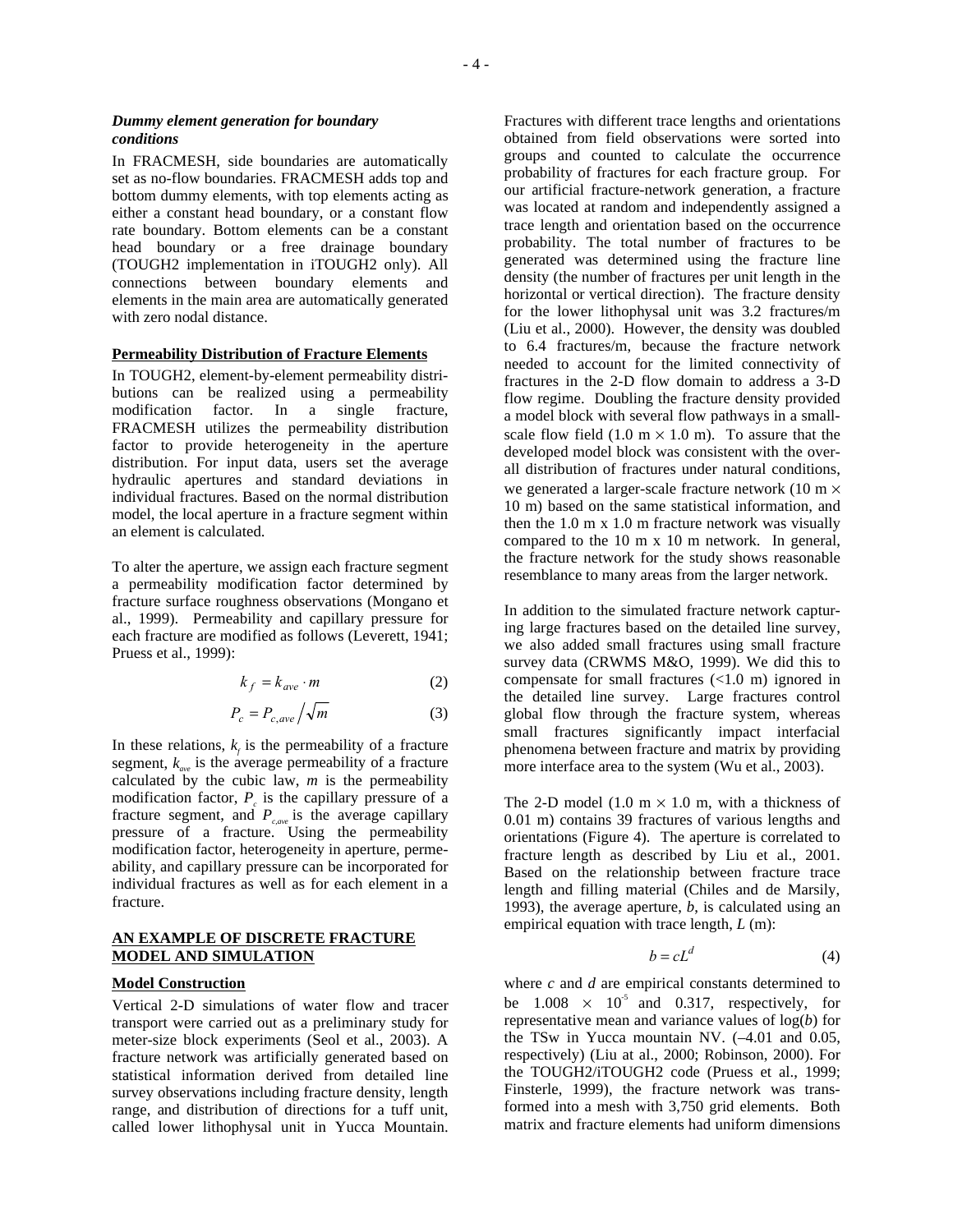[0.0133 m  $\times$  0.02 m  $\times$  0.01 m (L $\times$ W $\times$ T)]. Matrix elements had a uniform volume, whereas the volume in a fracture element was calculated using the fracture aperture and trace length of the fracture segment cross-cutting the element. Table 1 shows hydraulic parameters of fracture and matrix elements used in this simulation.



*Figure 4. Discrete fracture network model constructed from stochastic data obtained from field survey.* 

We carried out transient unsaturated water flow simulations and pseudo steady-state tracer transport simulations. Water was injected at various rates until the outflow rates reached 99% of inflow rates. The balanced state is defined herein as pseudo-steady state, which indicates that the flow system did not reach a true steady state, but overall flow rates are balanced. Once a balance in flow rates was achieved, a given mass of tracer was placed into the model blocks through one large injection element on top of each block. The mass of tracer exiting the block was monitored to plot the breakthrough curves.

| Table 1. Input parameters for TOUGH2/iTOUGH2 |  |  |
|----------------------------------------------|--|--|
|                                              |  |  |

|                               | Fracture | Matrix    |
|-------------------------------|----------|-----------|
| Density $(g/cm^3)$            | 2.48     | 2.48      |
| Porosity                      | 1.00     | 0.131     |
| Absolute permeability $(m^2)$ | 4.51E-11 | 3.04E-17  |
| Tortuosity                    | 0.7      | 0.7       |
| Residual liquid saturation    | 0.01     | 0.12      |
| Residual gas saturation       | 0.01     | 0.02      |
| Initial liquid saturation     | 0.02     | 0.55      |
| $M, 1-1/n$                    | 0.611    | 0.236     |
| $\alpha^*$                    | 7.39E-4  | $6.44E-6$ |

Corey's curve (Corey, 1954) is used for relative permeability, and the modified van Genuchten model (van Genuchten, 1980; Finsterle, 1997) is used for capillary pressure.

#### **Results and Discussion**

#### *Transient State Unsaturated Flow Experiments*

The model blocks were initially saturated as high as 45% liquid saturation in matrix and 1% in fractures. At this low matrix saturation, most of tracer injected would quickly imbibe from fractures to matrix, and a breakthrough for a tracer pulse would not take place during a reasonable time frame for laboratory experiments. As a consequence, transient experiments were designed to monitor only water flow rates at the bottom of the block with various injection rates.

The injection rate was set as various ratios of the saturated steady state flow rate. Table 2 shows the injection rate and corresponding infiltration rate.

| Table 2. Injection rates |  |  |  |  |  |
|--------------------------|--|--|--|--|--|
|--------------------------|--|--|--|--|--|

| <sup>a</sup> Flow |                  | Injection |              |
|-------------------|------------------|-----------|--------------|
| Rate              | <b>Flow Rate</b> | Rate      | Infiltration |
| (% )              | (kg/s)           | (ml/day)  | (mm/year)    |
| 0.02              | 7.12E-09         | 0.6       | 22.5         |
| 0.1               | 3.56E-08         | 3.08      | 112.27       |
| 0.2               | 7.12E-08         | 6.2       | 224.5        |
| 1                 | 3.56E-07         | 30.8      | 1122.7       |
| $\overline{2}$    | 7.12E-07         | 61.5      | 2245.4       |
| 10                | 3.56E-06         | 307.6     | 11226.8      |
| 20                | 7.12E-06         | 615.0     | 22454.0      |

 $\sqrt[3]{2}$  Flow rate as a percentage(%) of maximum flow rate measured from fully saturated block test



*Figure 5. Water breakthrough curves in DFNM with various injection flow rate as a percentage of saturated flow rate* 

Figure 5 shows normalized flow rates, which increase as a function of time and approach to steady state. Stepwise increases of outflow with low injection rates (<2% of maximum flow rate) represents localized preferential flow predominantly through fractures. At higher flow rates, water flows fast enough to reach the bottom of the block through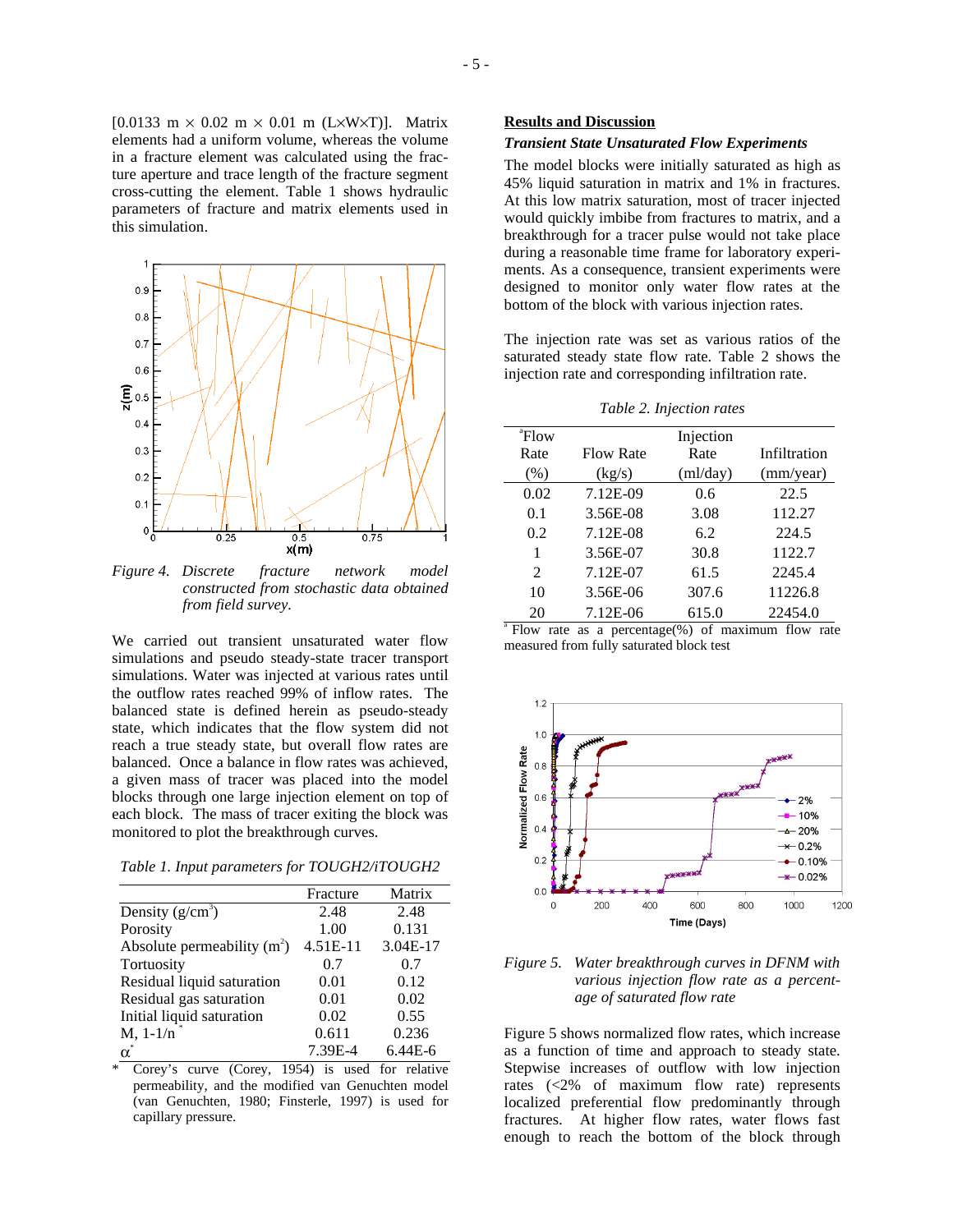limited preferential flow pathways (such as fractures) and quickly attains the balanced state in terms of flow rates (even though a significant portion of the matrix block is still dry). Therefore, it is difficult to observe discrete flow behavior unless very fine observation frequency is utilized.

Liquid saturation distributions as a function of time and injection rates show flow channelling (preferential flow pathways) as a higher liquid saturation for higher injection rate cases (Figure 6).



 *Figure 6. Distribution of water saturation in discrete fracture network model with different injection flow rates* 

The discrete behavior of liquid saturation would result from variations in fracture aperture size and heterogeneity implemented by the permeability modification factor. Liquid saturation distributions are quite distinctive for different injection rates. Most of the water introduced at lower injection rates diffuses into the matrix. Then, when the water reaches the bottom, a large portion of the matrix on the pathway of water flow is nearly saturated. Water flow is predominantly governed by capillary pressure at low injection rates. On the other hand, higher injection rates result in gravity-driven water flow mainly through fractures, so that high liquid saturation is limited to the area near fractures when water reaches the bottom of the block.

## *Pseudo-steady unsaturated flow and transport experiments*

Various water-injection rates were also applied to the unsaturated (45% in matrix, 1% in fracture) block. Once the balance between injection rates and effluent flow rates was achieved, the same mass of tracer in a same volume of water was injected into the block and then monitored to plot breakthrough curves. The median front of the tracer breakthrough curves arrived at the bottom of the block at 0.3, 0.1, and 0.08 days, for injection rates of 2%, 10%, and 20% of saturated flow rates, respectively (Figure 7).



*Figure 7. Tracer breakthrough curves. For various injection rate at balanced condition.* 

Under pseudo-steady-state conditions, the tracer breakthrough curves do not show the stepwise increase even at small injection rates, because the capillary pressure values of fracture and matrix elements are in equilibrium.

#### **SUMMARY**

In this study, a new mesh generator for fractured porous media, FRACMESH, was developed and applied to vertical 2-D unsaturated water flow and tracer transport modeling with TOUGH2.

In unsaturated water flow simulations, preferential water pathways caused by fractures and water flow from fractures to matrix caused by capillarity could be simulated by TOUGH2 with FRACMESH. For small injection rates, stepwise water breakthrough was observed because of the multiple dominant water pathways. In tracer-transport simulations under